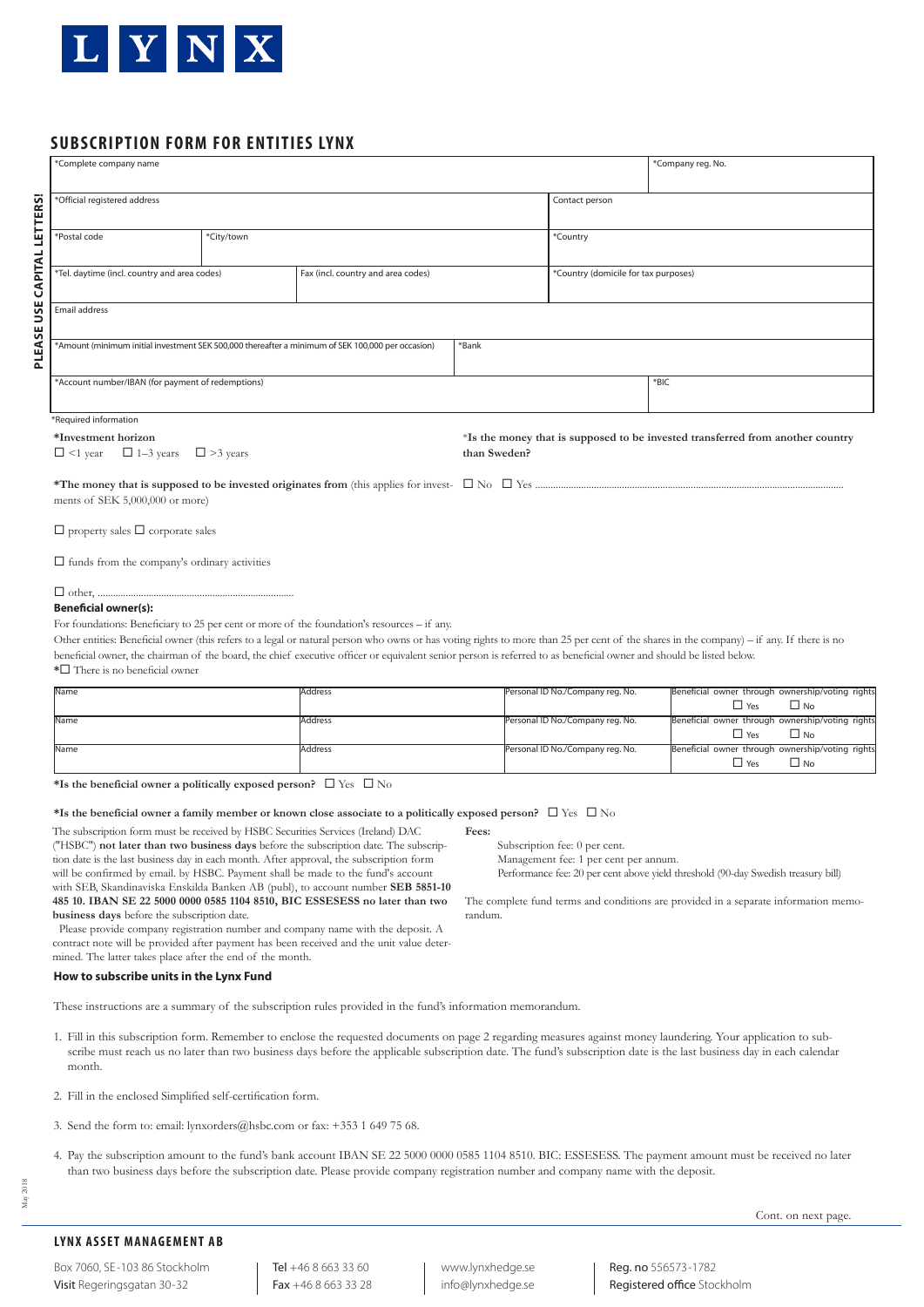### **THE ACT ON MEASURES AGAINST MONEY LAUNDERING AND TERRORIST FINANCING**

There are rules in Sweden to prevent the financial system from being used for money laundering and terrorist financing. The rules are derived from the EU third money laundering directive, which means that the same rules are applicable in other EU countries. The rules state, i.a., that financial institutions have to collect information in order to "know their clients".

### **Documentation requirements**

The rules require the following documents to be handed over to the company in connection with subscriptions to and redemptions of fund units.

Application form, current certificate of incorporation/registration or equivalent and a certified copy of a valid identification document for the person(s) signing on behalf of the company (see below for instructions regarding certification). In the case of authorised signatories who are not Swedish citizens, such a valid identification document shall be their passport, national identity card or ID issued by a Government body showing the photograph and signature. In addition, persons who are not registered in Sweden must also enclose certified copies of two utility bills, by which is meant electricity, telephone, or water bills, or the like.

#### **Politically exposed persons**

A politically exposed person is a person who holds or has held an important public position in a state or an international organisation. Individuals in important public positions are, among others, Heads of State, members of parliament, ministers, supreme court and supreme administrative court judges, national audit officers, members of the executive board of central banks, ambassadors, officers of high rank, directors or members of the board of state owned companies, or a member of senior management in an international organisation.

#### **Certification**

To certify means to witness and confirm/verify that an abstract or copy is an identical copy of the original. In order for a copied identity document to be regarded as correctly certified it shall be endorsed by one person (other than the person who wishes to subscribe to units in the fund) by writing his signature, his name in block capitals and his telephone number directly on the copy together with wording to the effect that the copy is an identical copy of the original.

Example:

I herewith certify that this copy is an identical copy of the original document:

FIRST NAME LAST NAME, TEL +12 123 456 78

NB! As a consequence of the rules against money laundering we will be compelled not to accept applications to subscribe to the Fund if the above mentioned documentation is not complete. Subscription payments already received will be repaid to the sender's account, subject to applicable law, or to the account entered on the subscription form by the subscriber. The funds will be repaid without compensation for interest.

### **ELECTRONIC DISTRIBUTION**

I/we hereby confirm that I/we have read and understood the risks associated with electronic communications as described in the Information memorandum and agree to receive information about my/our holding(s) to the email address(es) below. I/we shall not hold the Fund, the Directors, the Administrator or any director, officer, employee or agent thereof, liable now or at any time for any damage, financial or otherwise, which I/we may suffer with respect to any electronic communication.

 $\Box$  Email address

#### **Data Privacy**

For information on our processing of personal data, please refer to our Privacy Notice available on Lynx Asset Management's web site, www.lynxhedge.se. The Administrator's data privacy statement is available at http://www.hsbcnet.com/gbm/global-utilities/privacy-data-protection.html.

#### **Signature**

I] We solemnly declare that the above information is correct and that I] we will without delay inform<br>"Almx Asset Management AB (the "Company") and/or HSBC Securities Services (Ireland) DAC (the<br>"Administrator") about any fund terms and conditions and the information about the Fund as presented in the simplified prospectus and<br>the information memorandum. Furthermore, II we assure that II we by signing this subscription form and<br>following t

that the Company and/or the Administrator may use this information if the authorities so require. I am/<br>We are aware that the Company does not provide financial advice of the kind that is referred to in the Act<br>Act (2003:

.............................................................................................................................................................................

#### **Note!**

A certificate of incorporation/registration or equivalent and a certified copy of good quality of a valid identification document of the authorized signatory must be enclosed.

............................................................................................................................................................................. City/town, date

............................................................................................................................................................................. City/town, date

............................................................................................................................................................................. Signature by authorised signatory

Signature by authorised signatory

............................................................................................................................................................................. Clarification of signature

............................................................................................................................................................................. Clarification of signature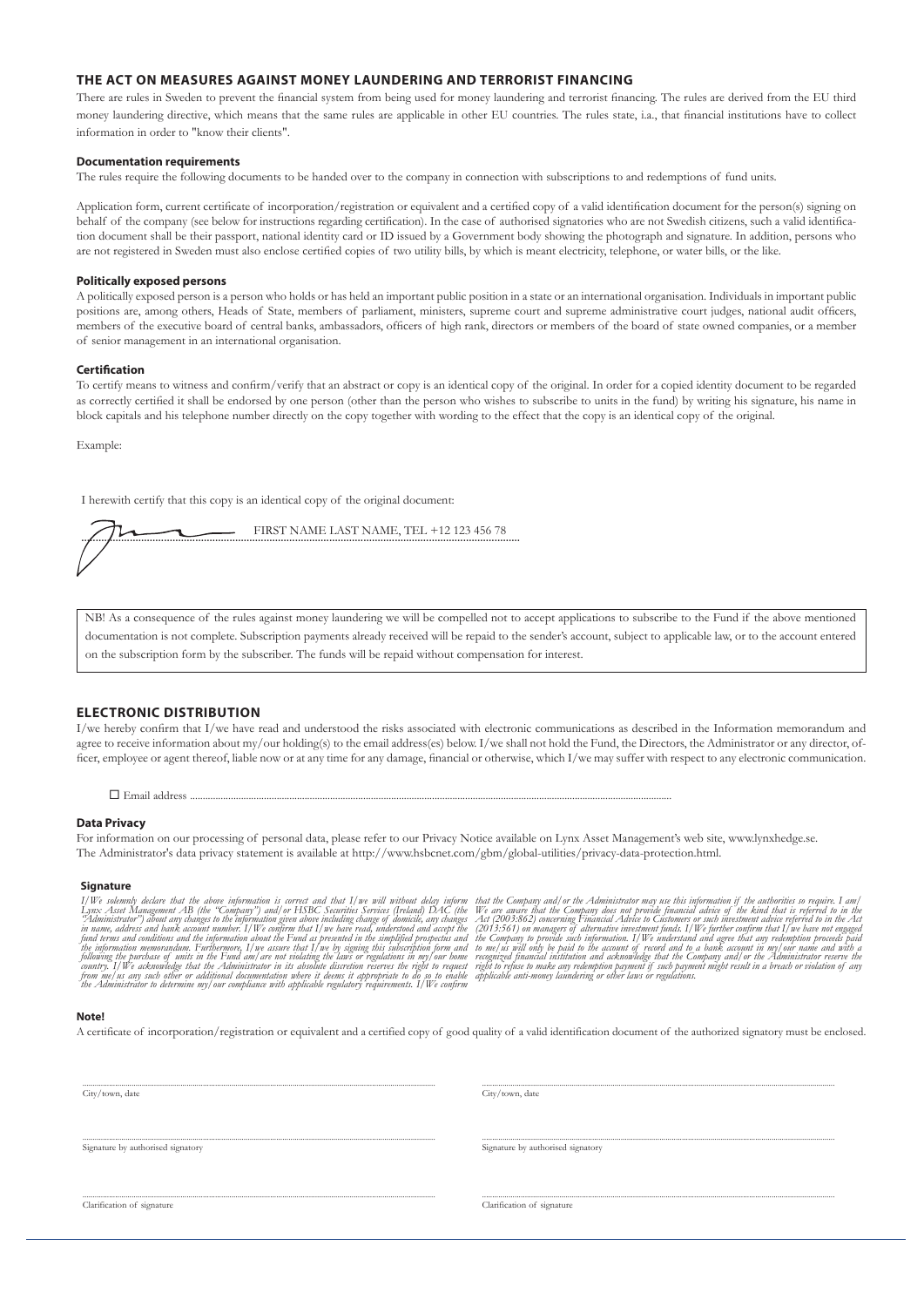# **SELF-CERTIFICATION**

Self-certification for companies, trusts, associations, financial institutions and other entities

| Company name                         | Company reg. No.                                                |
|--------------------------------------|-----------------------------------------------------------------|
|                                      |                                                                 |
| *Country (domicile for tax purposes) | *Taxpayer Identification Number (TIN) (definition on next page) |
|                                      |                                                                 |

\*If tax-resident in multiple countries, please indicate all.

The certification shall be completed on one of the three Parts of this form. For definitions, please see the instructions on the next page. Please contact the Fund's Administrator if none of the options below are applicable.

#### **Part 1 Financial institution**

The undersigned authorised signatory/signatories certifies/certify that the entity is a Financial institution under supervision in:

| Country |                                                                                                                                                                                                                               |  |  | GIIN Number, or reason for not having a GIIN Number |
|---------|-------------------------------------------------------------------------------------------------------------------------------------------------------------------------------------------------------------------------------|--|--|-----------------------------------------------------|
|         |                                                                                                                                                                                                                               |  |  |                                                     |
|         |                                                                                                                                                                                                                               |  |  |                                                     |
|         | $1.1$ $1.1$ $1.1$ $1.1$ $1.1$ $1.1$ $1.1$ $1.1$ $1.1$ $1.1$ $1.1$ $1.1$ $1.1$ $1.1$ $1.1$ $1.1$ $1.1$ $1.1$ $1.1$ $1.1$ $1.1$ $1.1$ $1.1$ $1.1$ $1.1$ $1.1$ $1.1$ $1.1$ $1.1$ $1.1$ $1.1$ $1.1$ $1.1$ $1.1$ $1.1$ $1.1$ $1.1$ |  |  |                                                     |

Please select as appropriate,<br> $\square$  An Investment

- An Investment Entity located in a Non-Participating Jurisdiction and managed by another Financial Institution.
- Other Investment Entity.
- Depository Institution, Custodial Institution or Specified Insurance Company.

#### **Part 2 Active non-financial entity**

 The undersigned authorised signatory/signatories certifies/certify that the entity is an Active non-financial entity i.e. it is not a Financial institution or a Passive non-financial entity.

Please select as appropriate,

- $\Box$  A corporation the stock of which is regularly traded on an established market place.<br> $\Box$  A Government Entity or Central Bank.
- □ A Government Entity or Central Bank.<br>□ An International Organisation
- $\square$  An International Organisation.<br>  $\square$  Other Active non-financial ent
	- Other Active non-financial entity.

#### **Part 3 Passive non-financial entity**

- $\Box$  a) The undersigned authorised signatory/signatories certifies/certify that the company is a Passive non-financial entity.
	- Please select as appropriate, b or c
	- b)  $\Box$  The undersigned hereby also certifies/certify that the entity does not have any Controlling persons or

c)  $\Box$  The undersigned hereby also certifies/certify that the entity has indicated the name, address and TIN (taxpayer identification number) for all its Controlling persons below. If the entity has more than two Controlling persons, information corresponding to the below can be completed on a separate form for Controlling persons.

#### **Controlling person 1**

| Name                                                           | Date of birth                                        |
|----------------------------------------------------------------|------------------------------------------------------|
|                                                                |                                                      |
| Address                                                        |                                                      |
|                                                                |                                                      |
| City/Country of birth                                          |                                                      |
|                                                                |                                                      |
| Taxpayer Identification Number (TIN) (definition on next page) | Type of Controlling person (definition on next page) |
|                                                                |                                                      |
|                                                                |                                                      |

### **Controlling person 2**

| Name                                                           | Date of birth                                        |
|----------------------------------------------------------------|------------------------------------------------------|
| Address                                                        |                                                      |
| City/Country of birth                                          |                                                      |
| Taxpayer Identification Number (TIN) (definition on next page) | Type of Controlling person (definition on next page) |

The undersigned shall provide a new self-certification within 30 days if any certification made herein becomes incorrect.

The undersigned hereby acknowledge that the information contained in this form and information regarding the investing entity and Controlling person may be reported to the tax authorities in Sweden and exchanged with tax authorities of other countries.

| City/town, date            | City/town, date            |
|----------------------------|----------------------------|
|                            |                            |
| Authorized signatory       | Authorized signatory       |
|                            |                            |
| Clarification of signature | Clarification of signature |
|                            |                            |

*Lynx Asset Management AB or the Fund's Administrator may request further information in relation to FATCA and CRS. In order for a subscription order to be considered complete all requested information must be provided to Lynx Asset Management AB or the Fund's Administrator.*